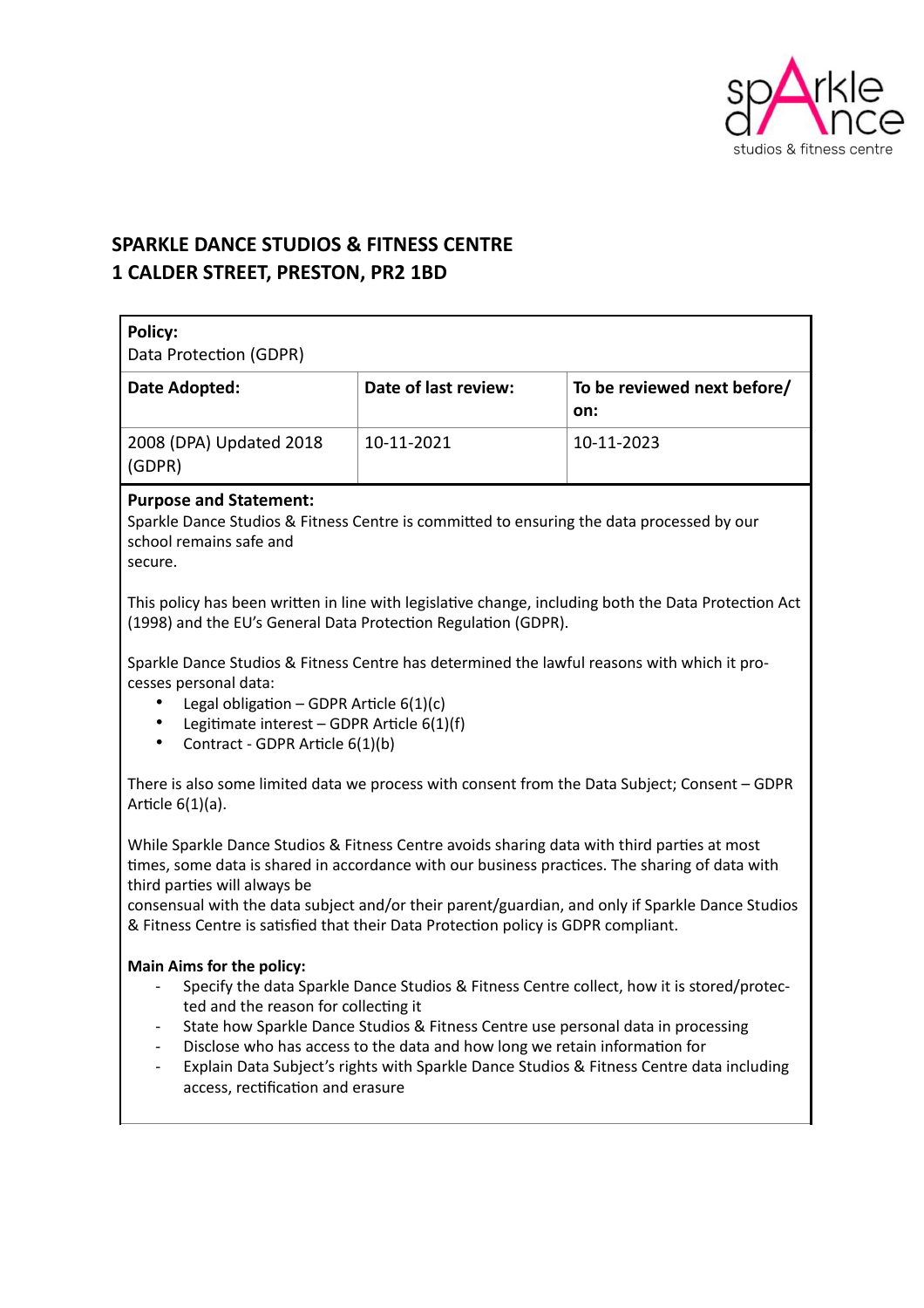#### **Distribution:**

- To be distributed to Board at AGM and Induction sessions for Board Members [IF APPROPRIATE]
- To be sent to all staff, freelance staff and volunteers as part of induction and training
- To be displayed on the Sparkle Dance Studios & Fitness Centre website
- This policy will be sent directly to members of the public on request
- Confirmation of receipt of information Signed statement from recipient to be held on file

#### **Review and monitoring of policy:**

- Reviewed annually or in instances of legislative change
- Monitoring is part of Management and Supervision

#### **The following policy is based on the below principles:**

The GDPR includes the following rights for individuals:

- **-** the right to be informed
- **-** the right of access
- **-** the right to rectification
- **-** the right to erasure
- **-** the right to restrict processing
- **-** the right to data portability
- **-** the right to object
- **-** the right not to be subject to automated decision-making including profiling

# **General Principles**

Sparkle Dance Studios & Fitness Centre is committed to providing fair and understandable privacy policies in relation to personal data.

Sparkle Dance Studios & Fitness Centre will, at all times, keep data in secure locations (including, but not limited to, encrypted and access restricted files) and not retain data unnecessarily or past the retention length as set out in this policy.

In the rare instance a data processor that is not an Sparkle Dance Studios & Fitness Centre employee is used, such as a third party, the data subject will either be asked for consent pre to supplying the data or be notified and have the right to object to processing.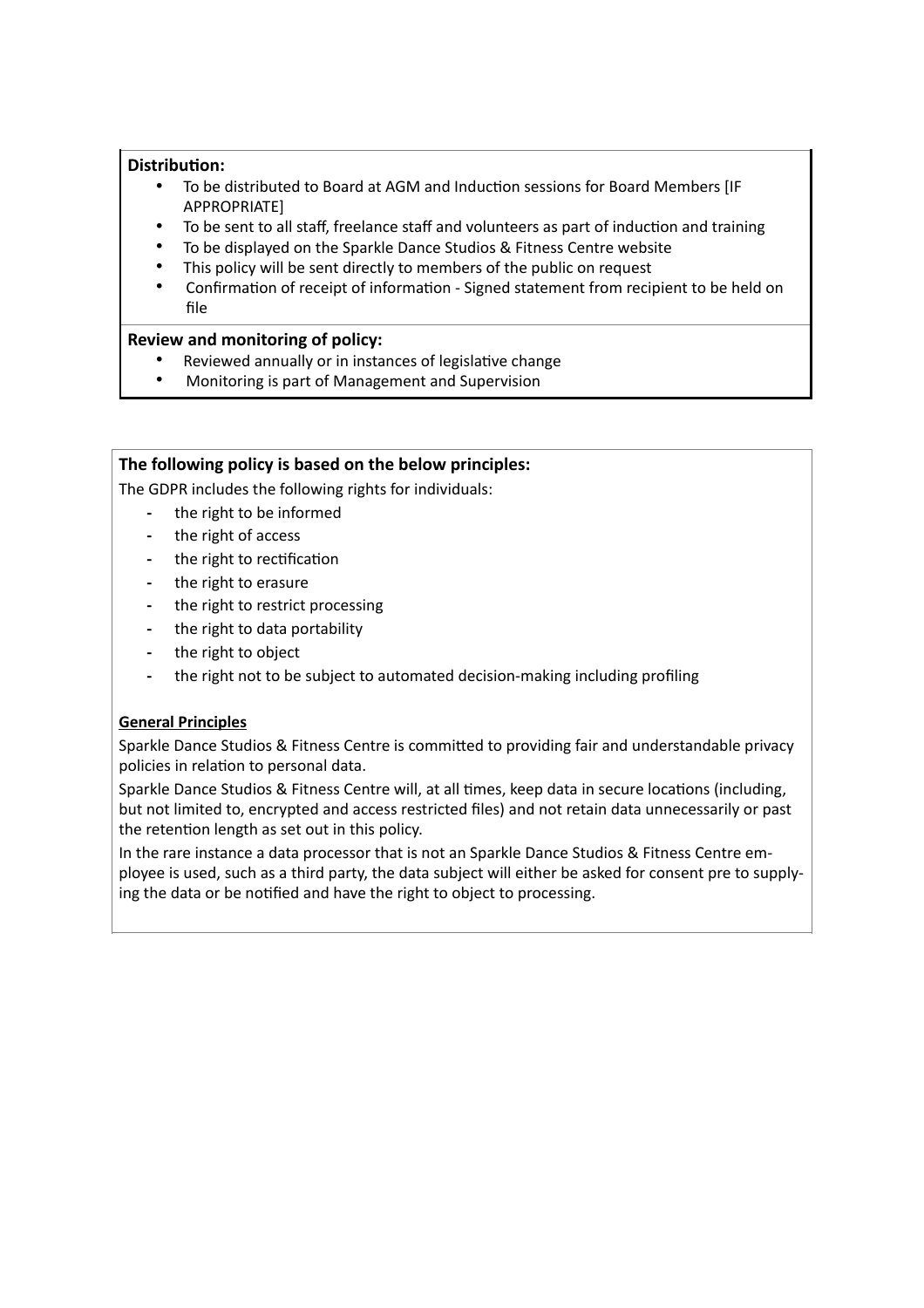# **Participants and Customers**

# **How Sparkle Dance Studios & Fitness Centre collect personal data:**

Sparkle Dance Studios & Fitness Centre customers and participants supply their personal data when signing up for classes through our registration form either via the website, or via paper form. This is either completed by a parent/guardian or the child themselves if they deemed able to do so.

Personal data may also come to us unsolicited via enquiries through our website and to our generic email account.

# **Why Sparkle Dance Studios & Fitness Centre collect personal data:**

To attend any of Sparkle Dance Studios & Fitness Centre's activities participants/parents/guardians must agree to some processing of their personal data. This is due to Legitimate Interests – GDPR Article 6(1)(f), Legal Obligation GDPR Article 6(1)(c), Contract - Article 6(1)(b) and/or Consent - Article 6(1)(a).

Should Sparkle Dance Studios & Fitness Centre be unable to process participant's data, we would be contravening both our Health & Safety and Child Safeguarding policies. We would also be ignoring best practice regarding working with children/vulnerable adults.

Our participants must remain safe at all times, therefore information about participants must be collected in order to create registers and accurate student records. This information is also used to provide students with appropriate classes, including dividing students into age groups.

Special category data is only collected with the consent of the data subject. Special category data Sparkle Dance Studios & Fitness Centre collects includes but is not limited to: Medical/Disability information, Income information, Ethnicity, Gender and Sexuality.

As physical activity providers it is essential that this consent is given should a participant have any medical/disability needs. This allows us to incorporate participants safely into classes. It is also used in assessing if we can incorporate participants safely into classes.

Income information is only collected in instances where a participant applies to attend our classes at a concessionary price, or on a bursary. This financial support is means tested, and therefore is subject to documented proof. Proofs of entitlement to concession are shredded after the entitlement has been noted.

Ethnicity and other sensitive data is to provide information to funding bodies for statistical purposes.

This data is always provided to third parties as quantified data (i.e. cumulative numerical data only with no identifying information relating to any data subject).

# **What data we collect:**

Personal data and some special category is collected.

It is essential to our primary function (providing classes to participants) that we are provided, and allowed to process and store the following:

# **Participant Personal Data:**

- **-** Full Name GDPR Article 6(1)(f)
- **-** Date of Birth GDPR Article 6(1)(f)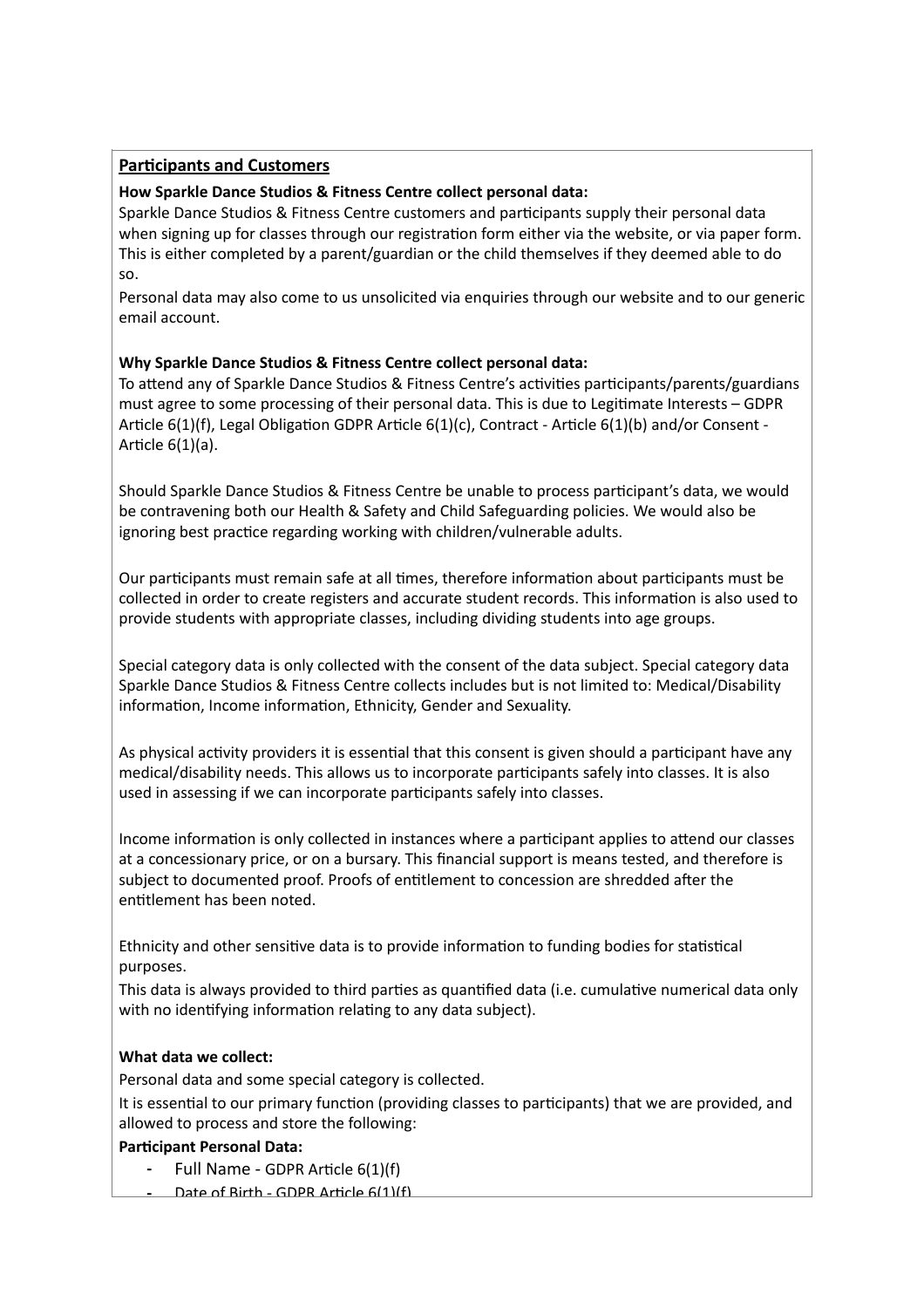### **Photos/Videos of Participants**

Sparkle Dance Studios & Fitness Centre often use footage/photos used from shows, performances and classes for marketing purposes both in print media and the website. Participants/their Parent and/or Guardians may choose if they do not wish themselves/their child to be depicted.

Some attendees at events may film/take photos for their own personal use (e.g. parents of other participants). Participants/their Parent and/or Guardians may choose if they do not wish themselves/their child to be depicted.

#### Social Media:

Sparkle Dance Studios & Fitness Centre regularly share photos/videos of students in workshops, events and performances through social media platforms including; Instagram, Facebook, Twitter, Email. These will never be shared with any identifying information (age, location etc.). There may be times where we will share first names, but only with the explicit consent of the parents.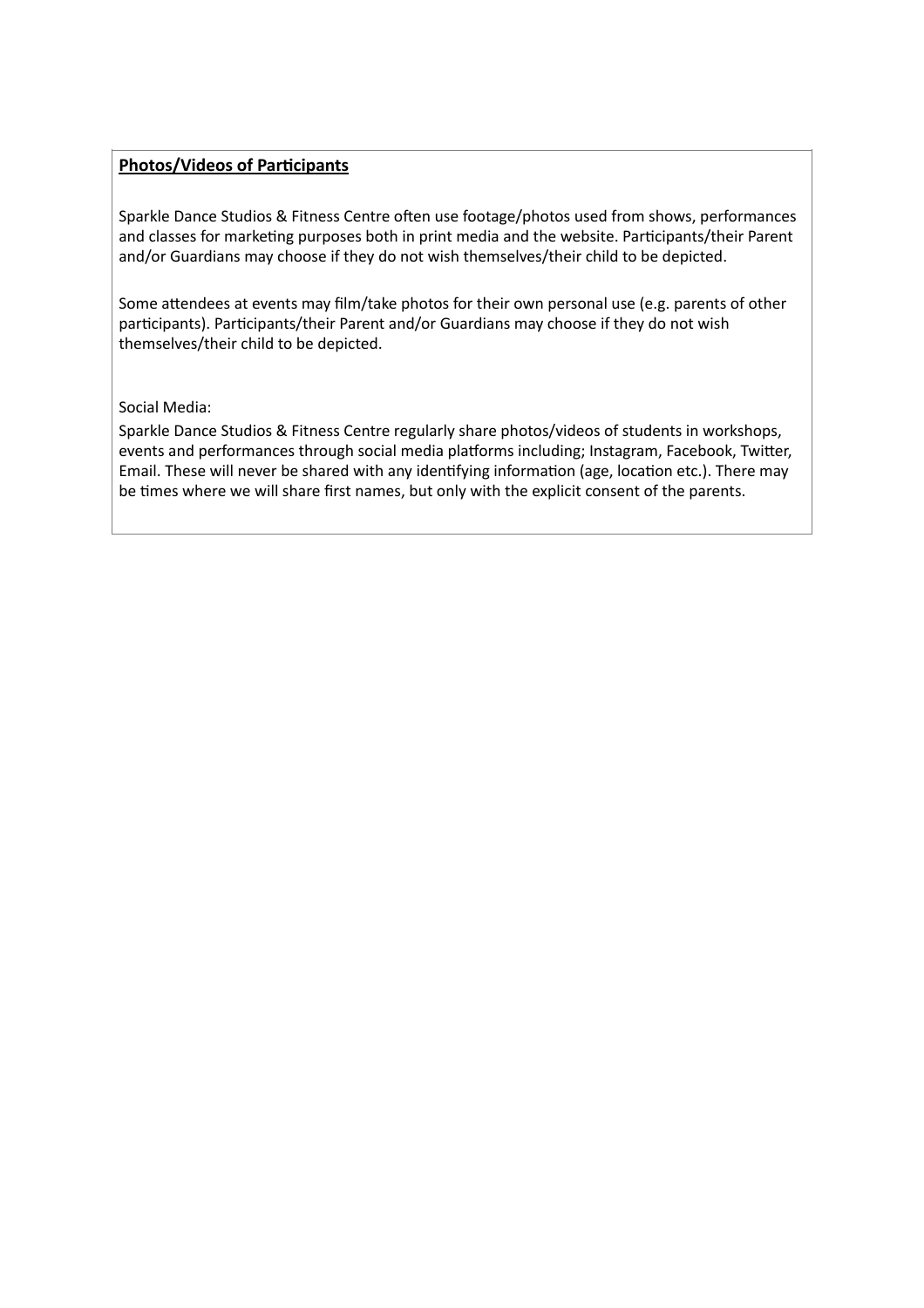# **Staff (Employees/Freelance), Trustees, Volunteers and Potential Staff/Trustees and/or Volunteers**

For the purposes of this policy, the aforementioned persons above will be referred to as 'staff'.

#### **How Sparkle Dance Studios & Fitness Centre collect personal data:**

Sparkle Dance Studios & Fitness Centre staff supply their personal data when applying for roles within the company.

This is either completed through an application form or submission of a CV.

Further information is collected when applicants are considered successful. Unsolicited data may come to Sparkle Dance Studios & Fitness Centre in the form of applicants emailing regarding work/ volunteer opportunities.

# **Why Sparkle Dance Studios & Fitness Centre collect personal data:**

It is Sparkle Dance Studios & Fitness Centre's legal obligation to collect staff's personal data in relation to their employment. This is due to Legal Obligation GDPR Article 6(1)(c) and/or Contract - Article 6(1)(b)

Should Sparkle Dance Studios & Fitness Centre be unable to process staff's data, we would be contravening UK Employment law, our own employment contracts (both PAYE and Freelance) and our own Health & Safety and Child Safeguarding policies.

Special category data is only collected with the consent of the data subject. Special category data Sparkle Dance Studios & Fitness Centre collects includes but is not limited to: Medical/Disability information, Ethnicity, Gender and Sexuality. Sparkle Dance Studios & Fitness Centre's lawful purpose for collecting this data is both Article  $6(1)(b)$  – contract and

Article 9(2)(b) – employment. This also ensures we are confirming to our Equal Opportunities policy. Any data is always recorded as quantified data (i.e. cumulative numerical data only with no identifying information relating to any data subject).

Sparkle Dance Studios & Fitness Centre is also entitled to obtain and process data in relation to criminal convictions and DBS checks. Most posts within Sparkle Dance Studios & Fitness Centre are exempt from the Rehabilitation of offenders act (1974) by the 1975 and 2001 Exceptions Amendment, as they involve working with vulnerable and/or young people. This is further supported by article 10 of GDPR.

# **What data we collect:**

Personal data and some special category is collected.

It is essential to our business that we are provided, and allowed to process and store the following: **Staff Personal Data:**

- **-** Full Name Legal obligation GDPR Article 6(1)(c) Legal Obligation
- **-** Date of Birth GDPR Article 6(1)(c) Legal Obligation
- **-** Contact Details GDPR Article 6(1)(c) Legal Obligation
- **-** Pension Information GDPR Article 6(1)(c) Legal Obligation
- **-** NI number GDPR Article 6(1)(c) Legal Obligation
- **-** UTR number GDPR Article 6(1)(c) Legal Obligation
- **-** Right to work in the UK GDPR Article 6(1)(c) Legal Obligation
- **-** References GDPR Article 6(1)(c) Legal Obligation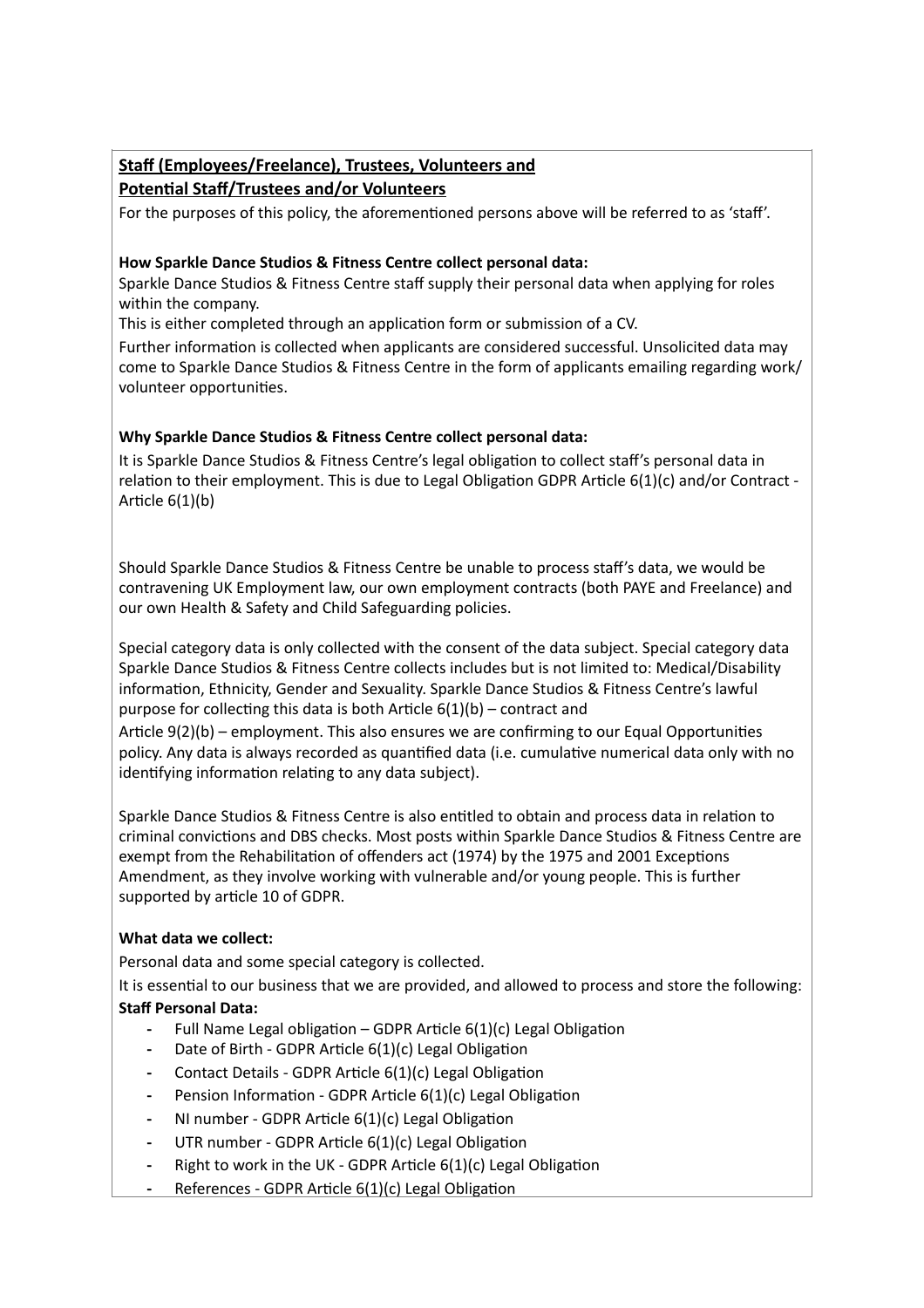# **Funders**

#### **How Sparkle Dance Studios & Fitness Centre collect personal data:**

Sparkle Dance Studios & Fitness Centre funders supply their personal data when donating to the charity both online and in person.

#### **Why Sparkle Dance Studios & Fitness Centre collect personal data:**

Sparkle Dance Studios & Fitness Centre collect data regarding funders through GDPR Article 6(a) consent.

In some instances funders data is processed in order to process donations, including Gift Aid. Some funders information is processed to provide marketing when further fundraising drives are collected.

#### **What data we collect:**

Personal data is collected. No special category data is obtained.

#### **Funders Personal Data:**

- **-** Name
- **-** Address/Contact Details
- **-** UK Tax Payer status
- **-** Email Address

#### **How data is sent internally:**

Any transfer of data regarding funders is conducted through encrypted emails and/or stored in our encrypted cloud-based server.

Any unsolicited information is received to an encrypted email server.

# **Storage/Retention of data:**

Funders personal details are stored in encrypted files both in office hardware and backed up to our encrypted cloud-based server.

Most funders' data is retained for 2 YEARS (post-donation).

Exceptions to our retention policy:

**-** Financial Information, including Gift Aid receipts, are retained for 6 years due to our legal obligations

# HMRC/Police:

In the instance we believe a donation to be part of a money laundering operation, Sparkle Dance Studios & Fitness Centre has a legal obligation to provide data to the aforementioned parties.

#### **Rights of the data subject and Sparkle Dance Studios & Fitness Centre compliance with responses:**

Any data subject with personal data stored within Sparkle Dance Studios & Fitness Centre is entitled to the rights of:

**- Access**